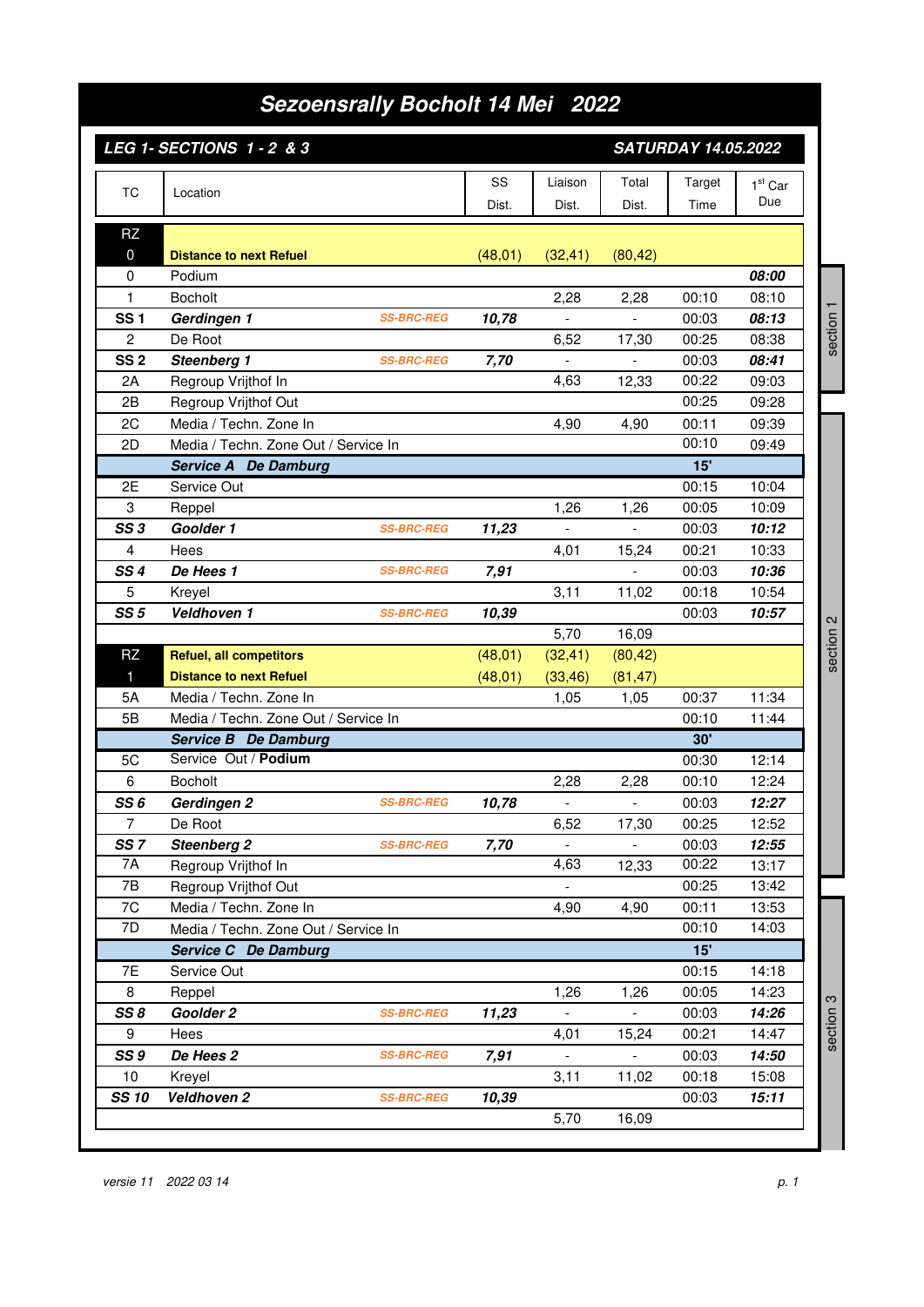## *Sezoensrally Bocholt 14 Mei 2022*

## *LEG 1 - SECTIONS 3 & 4*

 *SATURDAY 14.05.2022* 

| <b>TC</b>       | Location                                             | SS           | Liaison         | Total          | Target                       | $1st$ Car |           |
|-----------------|------------------------------------------------------|--------------|-----------------|----------------|------------------------------|-----------|-----------|
|                 |                                                      | Dist.        | Dist.           | Dist.          | Time                         | Due       |           |
|                 |                                                      |              |                 |                |                              |           |           |
| <b>RZ</b>       | <b>Refuel, all competitors</b>                       | (48, 01)     | (33, 46)        | (81, 47)       |                              |           |           |
| $\overline{c}$  | <b>Distance to Parc Fermé</b>                        | (48, 01)     | (34, 61)        | (82, 62)       |                              |           |           |
| 10A             | Media / Techn. Zone In                               |              | 1,05            | 1,05           | 00:37                        | 15:48     |           |
| 10B             | Media / Techn. Zone Out / Service In                 |              |                 |                | 00:10                        | 15:58     |           |
|                 | Service D De Damburg                                 |              |                 |                | 30'                          |           | section 3 |
| 10 <sub>C</sub> | Service Out / Podium                                 |              |                 |                | 00:30                        | 16:28     |           |
| 11              | <b>Bocholt</b>                                       |              | 2,28            | 2,28           | 00:10                        | 16:38     |           |
| <b>SS 11</b>    | Gerdingen 3<br><b>SS-BRC</b>                         | 10,78        |                 |                | 00:03                        | 16:41     |           |
| 12              | De Root                                              |              | 6,52            | 17,30          | 00:25                        | 17:06     |           |
| <b>SS 12</b>    | Steenberg 3<br><b>SS-BRC</b>                         | 7,70         | $\blacksquare$  | $\blacksquare$ | 00:03                        | 17:09     |           |
| 12A             | Regroup Vrijthof In                                  |              | 4,63            | 12,33          | 00:22                        | 17:31     |           |
| 12B             | Regroup Vrijthof Out                                 |              |                 | $\overline{a}$ | 00:25                        | 17:56     |           |
| 12C             | Media / Techn. Zone In                               |              | 4,90            | 4,90           | 00:11                        | 18:07     |           |
| 12D             | Media / Techn. Zone Out / Service In                 |              |                 |                | 00:10                        | 18:17     |           |
|                 | Service E De Damburg                                 |              |                 |                | 15'                          |           |           |
| 12E             | Service Out                                          |              |                 |                | 00:15                        | 18:32     |           |
| 13              | Reppel                                               |              | 1,26            | 1,26           | 00:05                        | 18:37     |           |
| <b>SS 13</b>    | Goolder 3<br><b>SS-BRC</b>                           | 11,23        |                 | $\overline{a}$ | 00:03                        | 18:40     |           |
| 14              | Hees                                                 |              | 4,01            | 15,24          | 00:21                        | 19:01     | section 4 |
| <b>SS 14</b>    | De Hees 3<br><b>SS-BRC</b>                           | 7,91         |                 | $\overline{a}$ | 00:03                        | 19:04     |           |
| 15              | Kreyel                                               |              | 3,11            | 11,02          | 00:18                        | 19:22     |           |
| <b>SS 15</b>    | Veldhoven 3<br><b>SS-BRC</b>                         | 10,39        |                 |                | 00:03                        | 19:25     |           |
| 15A             | Media / Regroup In                                   |              | 6,75            | 17,14          | 00:37                        | 20:02     |           |
| 15B             | Media / Regroup Out / Service In                     |              |                 |                | 00:10                        | 20:12     |           |
|                 | Service F De Damburg                                 |              |                 |                | 10'                          |           |           |
| <b>15C</b>      | Service Out / Podium                                 |              |                 |                | 00:10                        | 20:22     |           |
| 15D             | Podium / Parc Fermé In                               |              | 0, 10           | 0,10           | 00:05                        | 20:27     |           |
|                 |                                                      |              |                 |                |                              |           |           |
|                 | Leg 1 Totals BRC                                     | 144,03       | 100,48          | 244,51         |                              |           |           |
|                 | Leg 1 Totals REG                                     | 96,02        | 65,87           | 161,89         |                              |           |           |
|                 | Leg 1 Totals Slowly Sideways                         | 144,03       | 100,48          | 244,51         |                              |           |           |
|                 |                                                      |              |                 |                |                              |           |           |
|                 |                                                      |              |                 |                |                              |           |           |
| RZ              | <b>Refuel competitors</b><br><b>OGUTTS</b> Turbed    |              | Plataandreef 13 |                | 3950 Bocholt<br>3950 Bocholt |           |           |
| <b>RZ</b>       | <b>Refuel competitors</b><br>$\left($ Gulf $\right)$ | Breëerweg 52 |                 |                |                              |           |           |
|                 |                                                      | Sunrise      | 5:48            | Sunset         | 21:25                        |           |           |
|                 |                                                      |              |                 |                |                              |           |           |
|                 |                                                      |              |                 |                |                              |           |           |